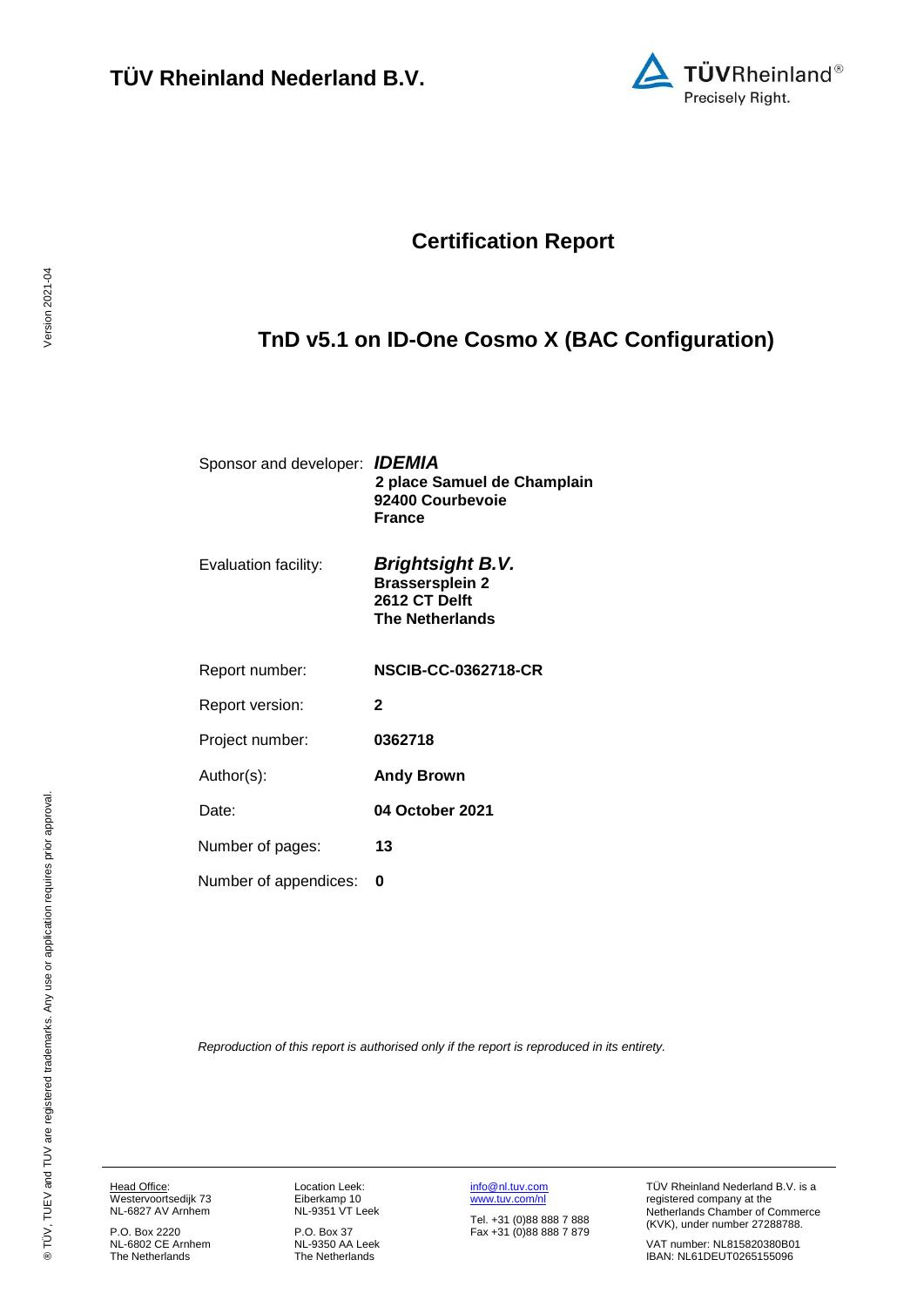

# **CONTENTS**

| <b>Foreword</b>                                                                                                                                          | 3                                                                    |
|----------------------------------------------------------------------------------------------------------------------------------------------------------|----------------------------------------------------------------------|
| <b>Recognition of the Certificate</b>                                                                                                                    | 4                                                                    |
| International recognition<br>European recognition                                                                                                        |                                                                      |
| 1 Executive Summary                                                                                                                                      | 5                                                                    |
| <b>Certification Results</b><br>$\mathbf{2}$                                                                                                             | 7                                                                    |
| Identification of Target of Evaluation<br>2.1<br>2.2<br><b>Security Policy</b><br>2.3<br>Assumptions and Clarification of Scope<br>2.3.1<br>Assumptions  | $\overline{7}$<br>$\overline{7}$<br>$\overline{7}$<br>$\overline{7}$ |
| 2.3.2<br>Clarification of scope                                                                                                                          | 8                                                                    |
| Architectural Information<br>2.4<br>2.5<br>Documentation<br><b>IT Product Testing</b><br>2.6<br>2.6.1<br>Testing approach and depth                      | 8<br>9<br>$\boldsymbol{9}$<br>$\boldsymbol{9}$                       |
| 2.6.2<br>Independent penetration testing                                                                                                                 | 9                                                                    |
| 2.6.3<br>Test configuration                                                                                                                              | 10                                                                   |
| 2.6.4<br><b>Test results</b>                                                                                                                             | 10                                                                   |
| 2.7<br><b>Reused Evaluation Results</b><br>2.8<br><b>Evaluated Configuration</b><br><b>Evaluation Results</b><br>2.9<br>2.10<br>Comments/Recommendations | 10<br>10<br>10<br>10                                                 |
| <b>Security Target</b><br>3                                                                                                                              | 12                                                                   |
| <b>Definitions</b><br>4                                                                                                                                  | 12                                                                   |
| 5<br><b>Bibliography</b>                                                                                                                                 | 13                                                                   |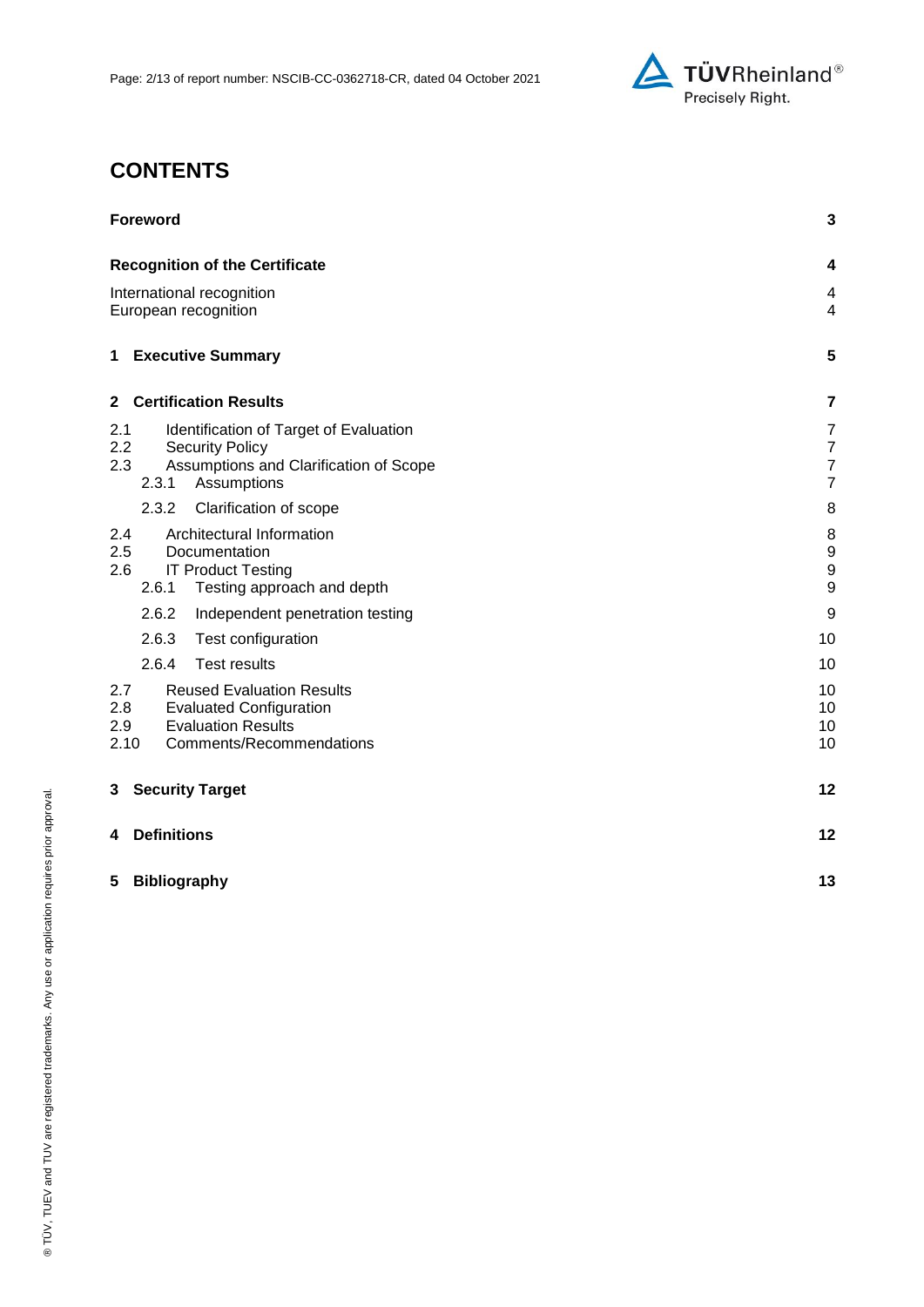

## **Foreword**

The Netherlands Scheme for Certification in the Area of IT Security (NSCIB) provides a third-party evaluation and certification service for determining the trustworthiness of Information Technology (IT) security products. Under this NSCIB, TÜV Rheinland Nederland B.V. has the task of issuing certificates for IT security products, as well as for protection profiles and sites.

Part of the procedure is the technical examination (evaluation) of the product, protection profile or site according to the Common Criteria assessment guidelines published by the NSCIB. Evaluations are performed by an IT Security Evaluation Facility (ITSEF) under the oversight of the NSCIB Certification Body, which is operated by TÜV Rheinland Nederland B.V. in cooperation with the Ministry of the Interior and Kingdom Relations.

An ITSEF in the Netherlands is a commercial facility that has been licensed by TÜV Rheinland Nederland B.V. to perform Common Criteria evaluations; a significant requirement for such a licence is accreditation to the requirements of ISO Standard 17025 "General requirements for the accreditation of calibration and testing laboratories".

By awarding a Common Criteria certificate, TÜV Rheinland Nederland B.V. asserts that the product or site complies with the security requirements specified in the associated (site) security target, or that the protection profile (PP) complies with the requirements for PP evaluation specified in the Common Criteria for Information Security Evaluation. A (site) security target is a requirements specification document that defines the scope of the evaluation activities.

The consumer should review the (site) security target or protection profile, in addition to this certification report, to gain an understanding of any assumptions made during the evaluation, the IT product's intended environment, its security requirements, and the level of confidence (i.e., the evaluation assurance level) that the product or site satisfies the security requirements stated in the (site) security target.

Reproduction of this report is authorised only if the report is reproduced in its entirety.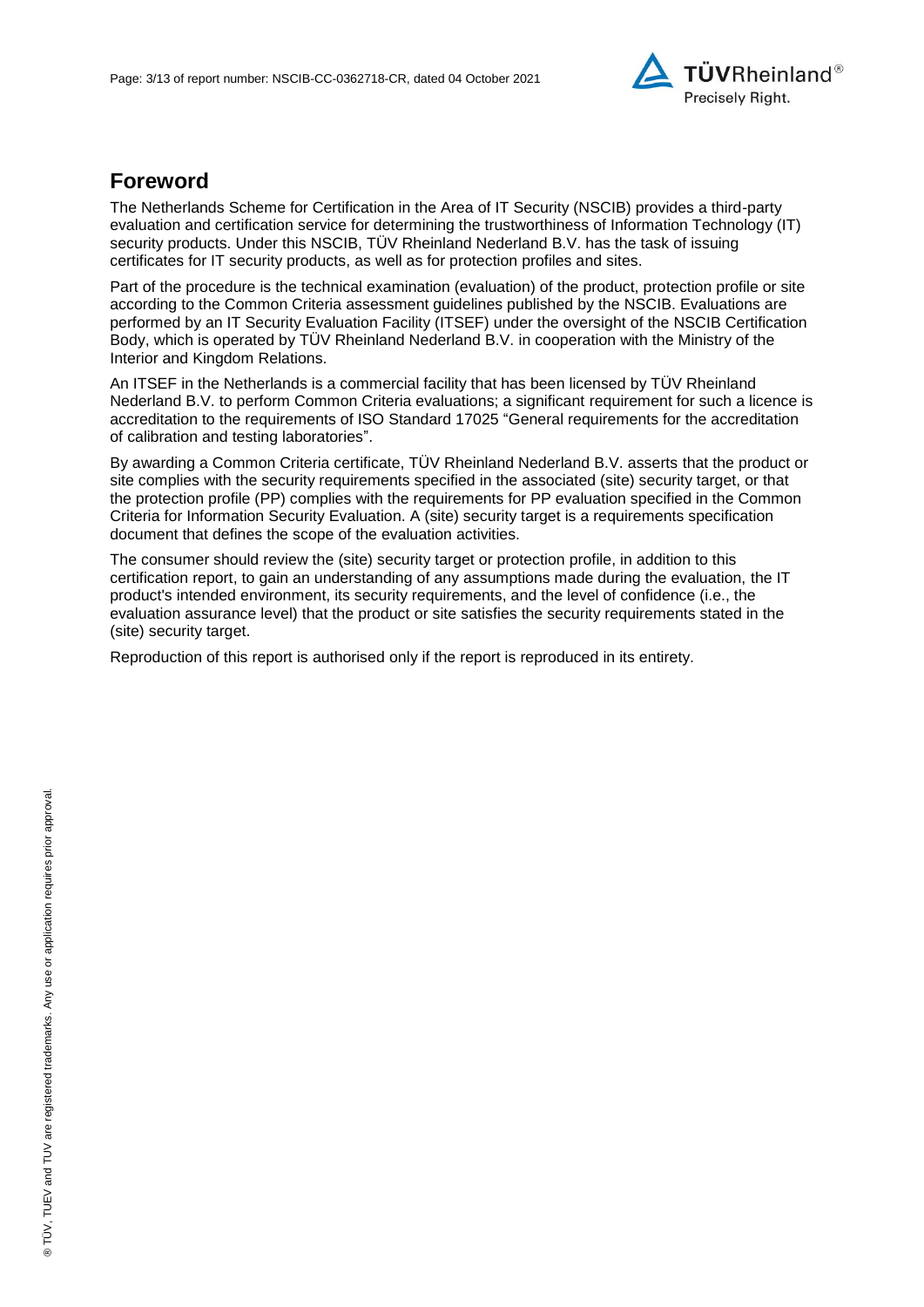

## **Recognition of the Certificate**

The presence of the Common Criteria Recognition Arrangement (CCRA) and the SOG-IS logos on the certificate indicates that this certificate is issued in accordance with the provisions of the CCRA and the SOG-IS Mutual Recognition Agreement (SOG-IS MRA) and will be recognised by the participating nations.

### **International recognition**

The CCRA was signed by the Netherlands in May 2000 and provides mutual recognition of certificates based on the Common Criteria (CC). Since September 2014 the CCRA has been updated to provide mutual recognition of certificates based on cPPs (exact use) or STs with evaluation assurance components up to and including EAL2+ALC\_FLR.

For details of the current list of signatory nations and approved certification schemes, see [http://www.commoncriteriaportal.org.](http://www.commoncriteriaportal.org/)

### **European recognition**

The SOG-IS MRA Version 3, effective since April 2010, provides mutual recognition in Europe of Common Criteria and ITSEC certificates at a basic evaluation level for all products. A higher recognition level for evaluation levels beyond EAL4 (respectively E3-basic) is provided for products related to specific technical domains. This agreement was signed initially by Finland, France, Germany, The Netherlands, Norway, Spain, Sweden and the United Kingdom. Italy joined the SOG-IS MRA in December 2010.

For details of the current list of signatory nations, approved certification schemes and the list of technical domains for which the higher recognition applies, see [https://www.sogis.eu.](https://www.sogis.eu/)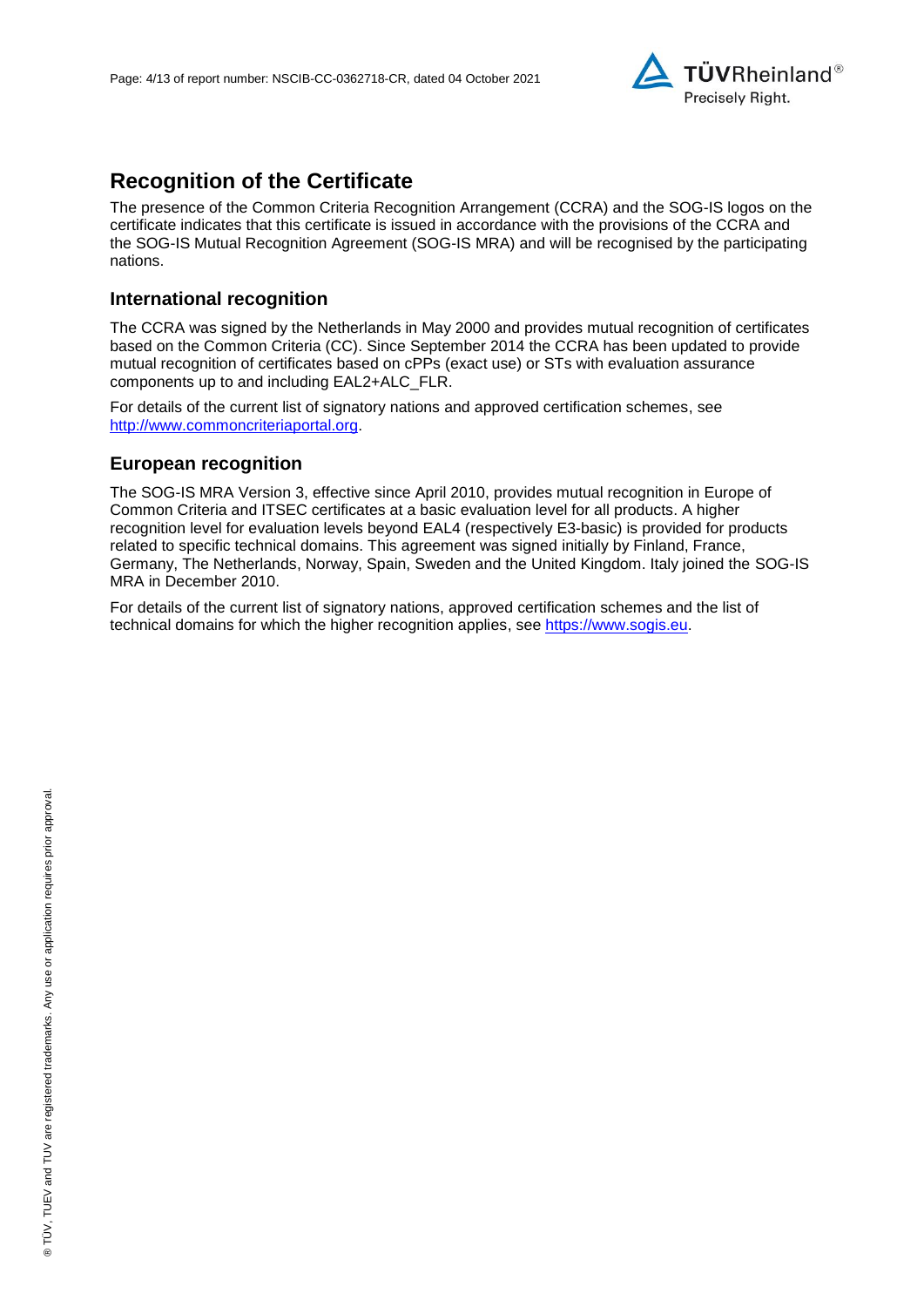

## **1 Executive Summary**

<span id="page-4-2"></span>This Certification Report states the outcome of the Common Criteria security evaluation of the [TnD](#page-0-3)  [v5.1 on ID-One Cosmo X \(BAC Configuration\).](#page-0-3) The developer of the [TnD v5.1 on ID-One Cosmo X](#page-0-3)  [\(BAC Configuration\)](#page-0-3) is [IDEMIA](#page-0-4) located in Courbevoie, France and they also act as the sponsor of the evaluation and certification. A Certification Report is intended to assist prospective consumers when judging the suitability of the IT security properties of the product for their particular requirements.

The TOE is a composite product that consist of an IDEMIA applet named TnD v5.1 and its supporting "Common" library package on top of the Cosmo X Global Platform Java Card 3.0.5 operating system and Infineon SLC37 contact/contactless smart card security controller in **BAC configuration**.

The TOE supports the ICAO and TR-3110-1 and -3 defined protocols for Basic Access Control (BAC), Chip Authentication v1 (CAv1) and Active Authentication (AA). In addition, the TOE supports Chip Authentication v1 with AES secure messaging.

For compliancy with the protection profiles claimed in this security target, the BAC protocol MUST be configured on the TOE for each configured ID document application mentioned below.

Within the scope of the Security Target *[ST]*, TOE can be configured as a stand-alone application or as a combination of the following official ID document applications:

- ICAO/EAC eMRTD and
- EU/ISO Driving Licence compliant to ISO/IEC 18013 or ISO/IEC TR 19446.

The TOE may be used as an ISO Driving Licence (IDL) compliant to ISO/IEC 18013 or ISO/IEC TR 19446, as both eMRTD and IDL applications share the same protocols and data structure organization.

The TnD v5.1 application embeds other secure functionalities, like PACE (Generic Mapping (GM), Integrated Mapping (IM) and Chip Authentication Mapping (CAM)), Terminal Authentication v1 (TAv1), LDS2 protocol extensions for EAC1, Polymorphic Authentication protocol (PMA) for privacy-protected authentication with polymorphic ID attributes and Digital Bluring of Images (DBI), which are not in the scope of this evaluation, but are covered in the scope of other evaluated configurations of this product.

The TOE has been evaluated by Brightsight B.V. located in Delft, The Netherlands. The evaluation was completed on 26 August 2021 with the approval of the ETR. The certification procedure has been conducted in accordance with the provisions of the Netherlands Scheme for Certification in the Area of IT Security *[NSCIB]*. An administrative update was made to this CR and associated certificate on 04 October 2021

The scope of the evaluation is defined by the security target *[ST]*, which identifies assumptions made during the evaluation, the intended environment for the [TnD v5.1 on ID-One Cosmo X \(BAC](#page-0-3)  [Configuration\),](#page-0-3) the security requirements, and the level of confidence (evaluation assurance level) at which the product is intended to satisfy the security requirements. Consumers of the [TnD v5.1 on ID-](#page-0-3)[One Cosmo X \(BAC Configuration\)](#page-0-3) are advised to verify that their own environment is consistent with the security target, and to give due consideration to the comments, observations and recommendations in this certification report.

<span id="page-4-0"></span>The results documented in the evaluation technical report *[ETR]<sup>1</sup>* for this product provides sufficient evidence that the TOE meets the EAL4: augmented (EA[L4+](#page-4-0)) assurance requirements for the evaluated security functionality. This assurance level is augmented with ALC\_DVS.2 (Sufficiency of security measures), ADV\_FSP.5 (Complete semi-formal functional specification with additional error information), ADV\_INT.2 (Well-structured internals), ADV\_TDS.4 (Semiformal modular design), ALC\_CMS.5 (Development tools CM coverage), ALC\_TAT.2 (Compliance with implementation standards) and ATE\_DPT.3 (Testing: modular design).

<span id="page-4-1"></span>The evaluation was conducted using the Common Methodology for Information Technology Security Evaluation, Version 3.1 Revision 5 *[CEM]* for conformance to the Common Criteria for Information Technology Security Evaluation, Version 3.1 Revision [5](#page-4-1) *[CC]* (Parts I, II and III).

l

<sup>&</sup>lt;sup>1</sup> The Evaluation Technical Report contains information proprietary to the developer and/or the evaluator, and is not releasable for public review.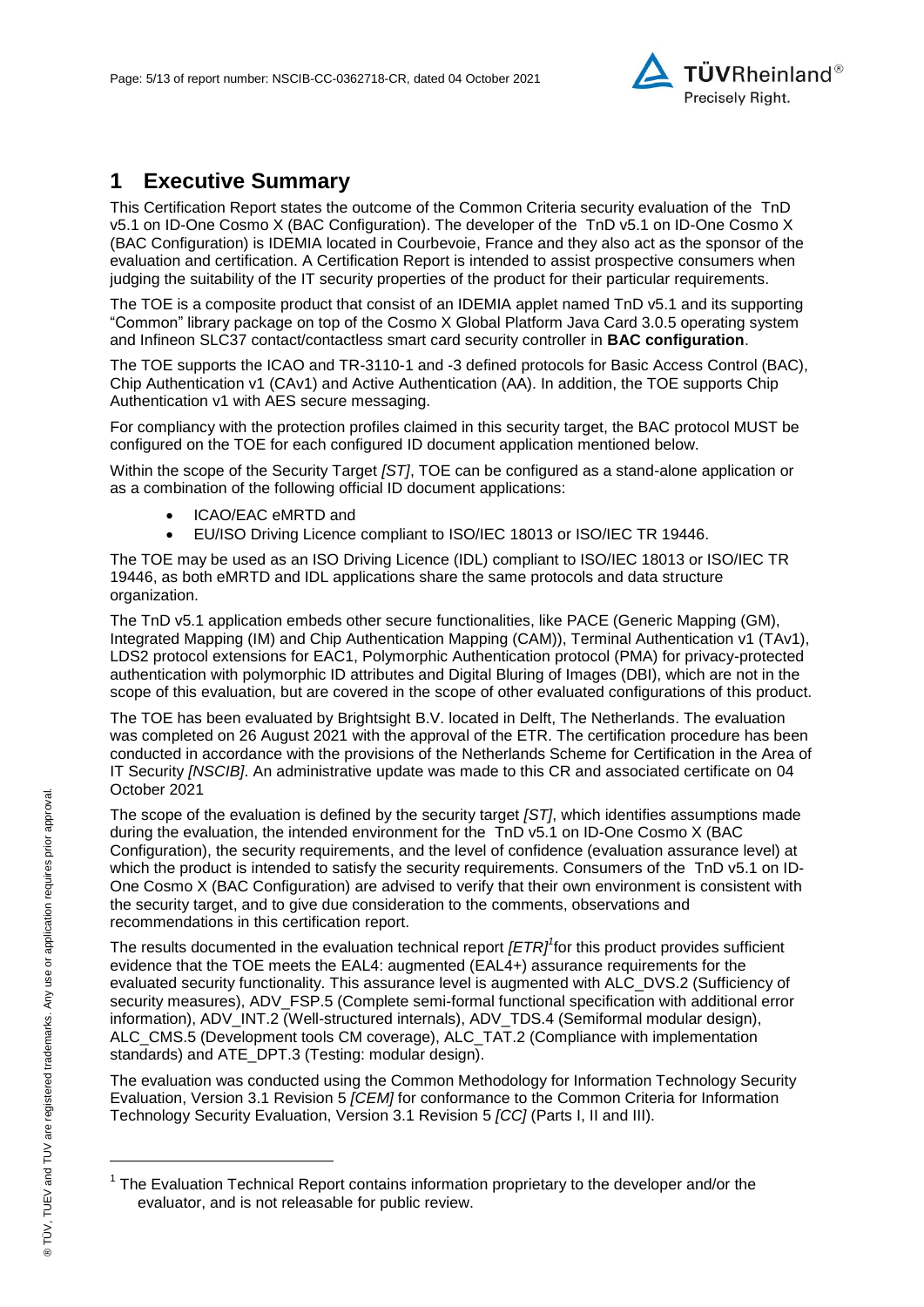

TÜV Rheinland Nederland B.V., as the NSCIB Certification Body, declares that the evaluation meets all the conditions for international recognition of Common Criteria Certificates and that the product will be listed on the NSCIB Certified Products list. Note that the certification results apply only to the specific version of the product as evaluated.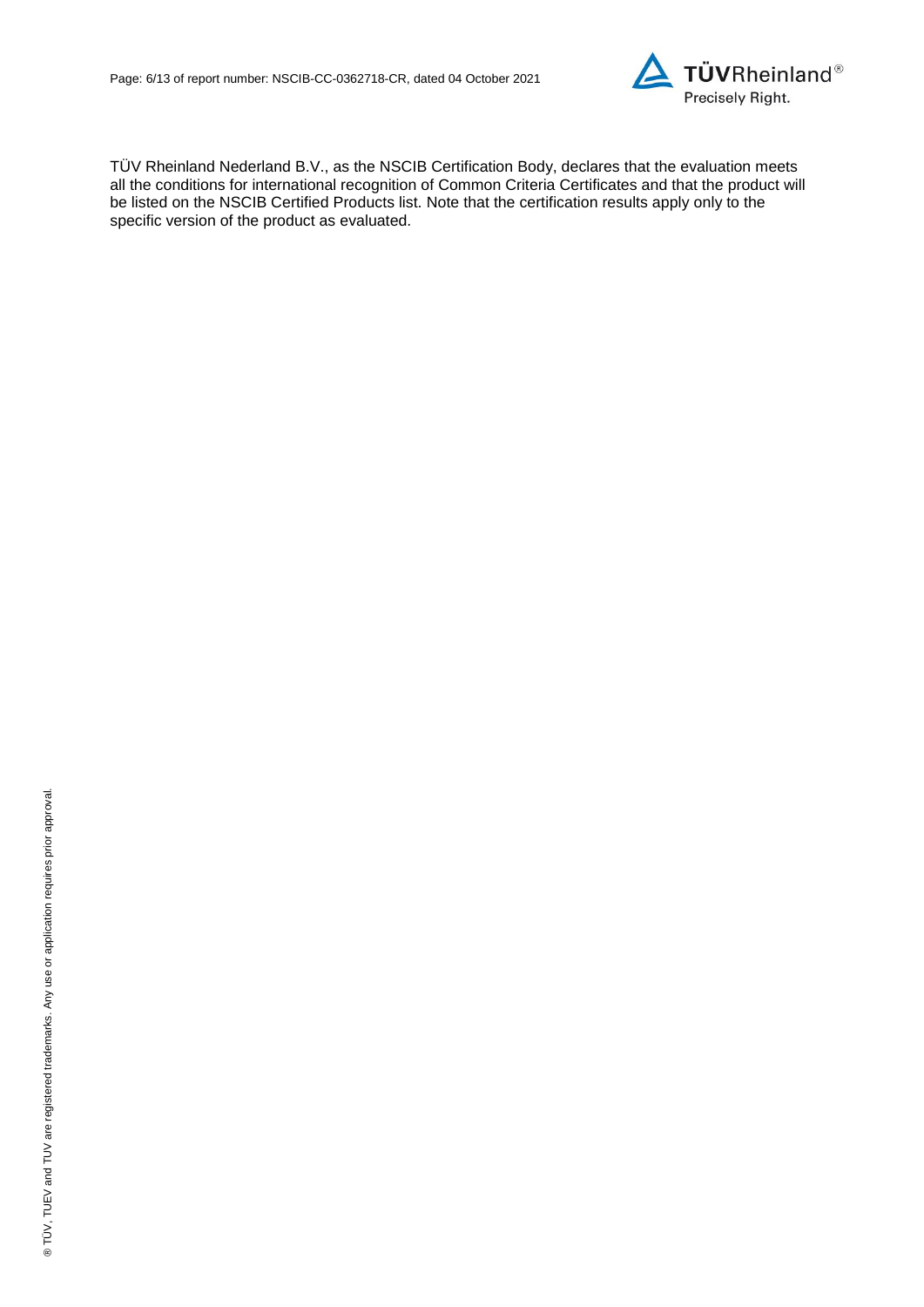

## **2 Certification Results**

## *2.1 Identification of Target of Evaluation*

The Target of Evaluation (TOE) for this evaluation is the [TnD v5.1 on ID-One Cosmo X \(BAC](#page-0-3)  [Configuration\)](#page-0-3) from [IDEMIA](#page-0-4) located in [Courbevoie, France.](#page-4-2)

The TOE is comprised of the following main components:

| <b>Delivery</b><br>item type | <b>Identifier</b>                | <b>Version</b>                                       |
|------------------------------|----------------------------------|------------------------------------------------------|
| Platform                     | <b>ID-One Cosmo X</b>            | <b>SAAAAR</b><br>Code:<br>093363                     |
| Software                     | TnD applet (SAAAAR 203621FF)     | v5.1 (00000208)                                      |
|                              | Common Package (SAAAAR 417641FF) | v1.0<br>(01010008, Config 1)<br>(01040007, Config 2) |

To ensure secure usage a set of guidance documents is provided, together with the [TnD v5.1 on ID-](#page-0-3)[One Cosmo X \(BAC Configuration\).](#page-0-3) For details, see section [2.5](#page-8-0) ["Documentation"](#page-8-0) of this report.

For a detailed and precise description of the TOE lifecycle refer to the *[ST]*, chapter 4.

## *2.2 Security Policy*

The TOE encompasses the following features:

- In Personalization phase:
	- o Authentication protocol for personalization agent authentication;
	- o 3DES, AES128, AES192 and AES256 Global Platform secure messaging;
	- o Access control;
	- o Creation and configuration of application instances and their logical data structure;
	- o Secure data loading;
	- $\circ$  Secure import and/or on-chip generation of Chip Authentication key pair for CAv1;
	- o Secure import and/or on-chip generation of the AA key pair;
	- o Life-cycle phase switching to operational phase.
- In operational phase:
	- o Chip Authentication v1 (CAv1);
	- o Active Authentication (AA);
	- o After CAv1: restart ICAO secure messaging in 3DES, AES128, AES192 or AES256 cipher mode.

## *2.3 Assumptions and Clarification of Scope*

### **2.3.1 Assumptions**

The assumptions defined in the Security Target are not covered by the TOE itself. These aspects lead to specific Security Objectives to be fulfilled by the TOE-Environment. For detailed information on the security objectives that must be fulfilled by the TOE environment, see section 7.2 of the *[ST]*.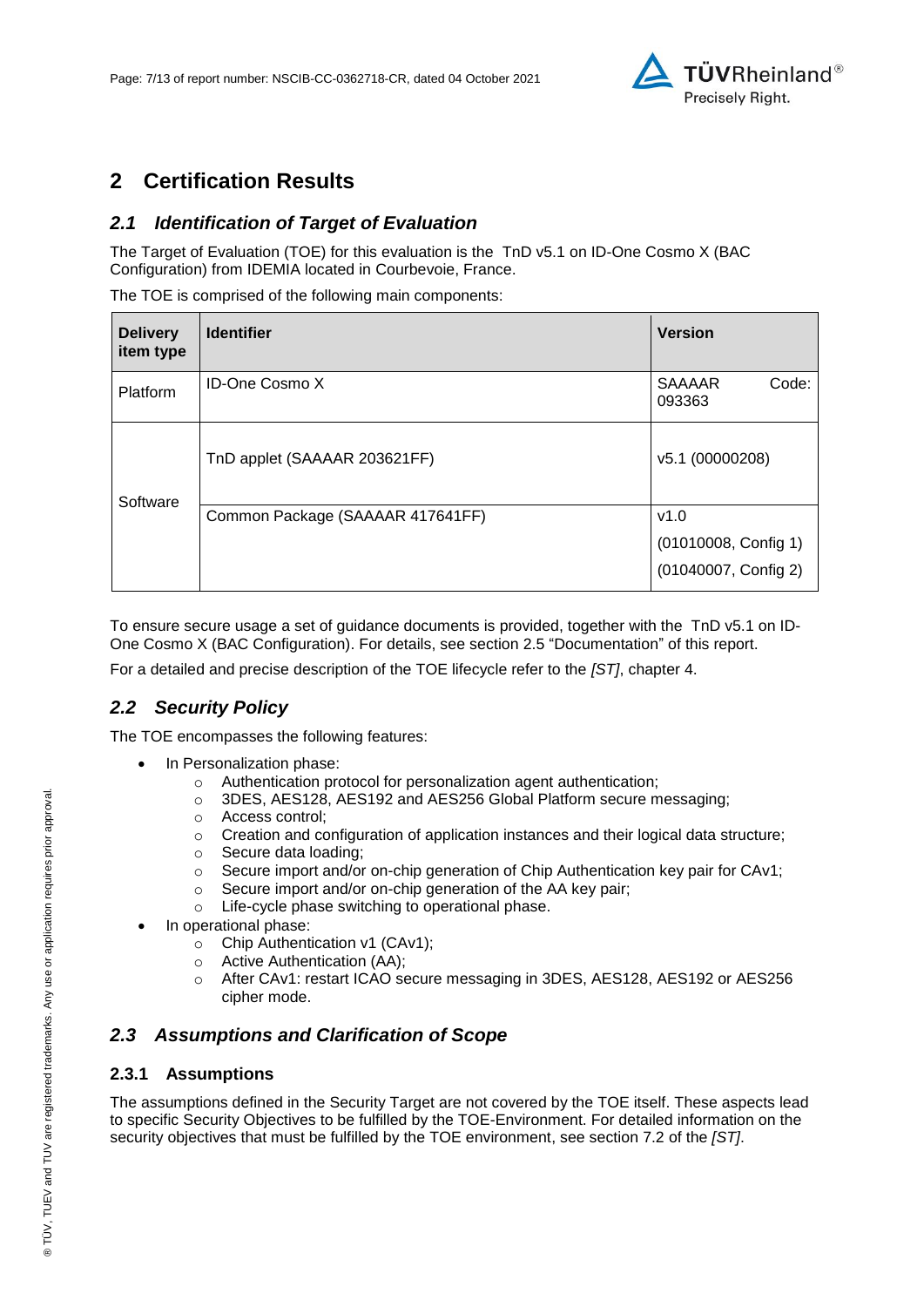

## **2.3.2 Clarification of scope**

The evaluation did not reveal any threats to the TOE that are not countered by the evaluated security functions of the product

Note that the ICAO MRTD infrastructure critically depends on the objectives for the environment to be met. These are not weaknesses of this particular TOE, but aspects of the ICAO MRTD infrastructure as a whole.

The environment in which the TOE is personalised must perform proper and safe personalisation according to the guidance and referred ICAO guidelines.

The environment in which the TOE is used must ensure that the inspection system protects the confidentiality and integrity of the data send and read from the TOE.

### *2.4 Architectural Information*

From physical/hardware point of view, the TOE is a bare microchip with its external interfaces for communication. The physical medium on which the microchip is mounted is not part of the target of evaluation because it does not alter nor modify any security functions of the TOE.

The TOE may be used in several form factors, like wafer, chip modules on a reel, chip modules embedded in ID3 passport booklets or ID3 holder pages, chip modules embedded in ID1 cards, chip modules embedded in antenna inlays, etc.

The logical architecture, originating from the Security Target *[ST]* of the TOE can be depicted as follows:



#### **Logical architecture of the TOE.**

The Target of Evaluation (TOE), addressed by the security target, is an electronic travel document representing a contactless/contact based smart card or passport programmed according to Logical data structure (LDS). Electronic Passport is specified in *[ICAO-9303]*, additionally providing the Chip Authentication v1 and Active Authentication according to *[ICAO-9303]*. The TOE may also be used as an ISO driving license, compliant to ISO/IEC 18013 or ISO/IEC TR 19446.

The TOE supports:

- Basic Access Control (BAC) protocol,
- Chip Authentication v1 (CAv1) protocol with AES128, ASE192, AES256 extensions,
- Active Authentication (AA)

The "TnD v5.1 on Cosmo X" TOE consists of:

- The MRTD's chip circuitry and the IC dedicated software;
- The IC embedded software being the "ID-One Cosmo X platform" consisting of: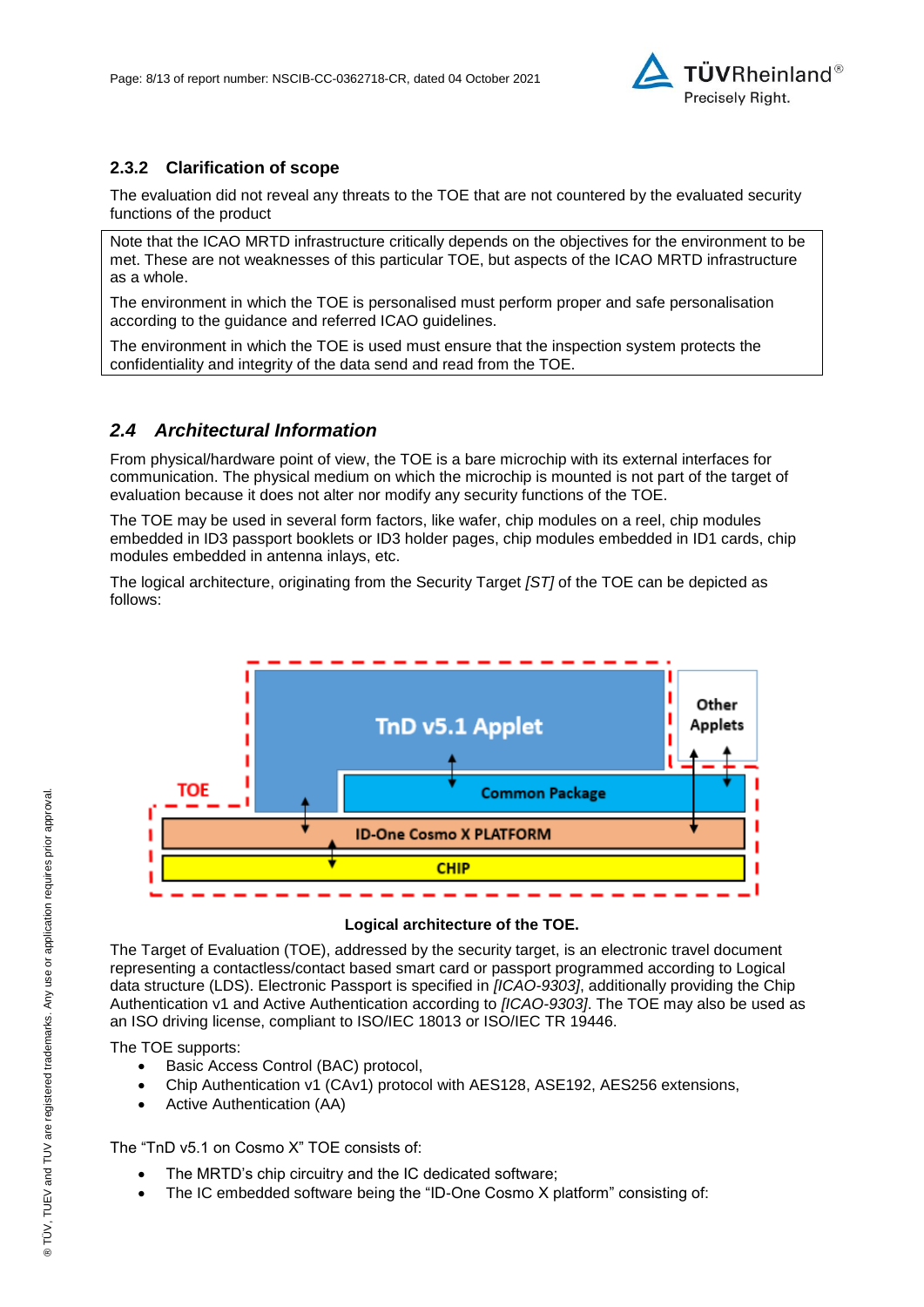

- o Java Card virtual machine, ensuring language-level security;
- $\circ$  Java Card runtime environment, providing additional security features for Java card technology enabled devices;
- o Java card API, providing access to card's resources for the Applet;
- Global Platform Card Manager, responsible for management of Applets on the card. o Crypto Library.
- TnD v5.1 Applet along with its Common (library) Package loaded in non-volatile (FLASH) memory.
- The associated guidance documentation in *[AGD\_PRE]* and *[AGD\_OPE]*;
- The Personalization Agent Key set (see *[AGD\_PRE]*).

#### <span id="page-8-0"></span>*2.5 Documentation*

.

The following documentation is provided with the product by the developer to the customer:

| Reference   Identifier |                                                                               | <b>Version</b>    |
|------------------------|-------------------------------------------------------------------------------|-------------------|
|                        | [AGD_OPE] TnD v5.1 on ID-One Cosmo X - Operational User Guidance<br>(AGD OPE) | FQR 220 1580 Ed 1 |
|                        | [AGD_PRE] TnD v5.1 on ID-One Cosmo X - Preparative Procedures<br>(AGD PRE)    | FQR 220 1579 Ed 3 |

## *2.6 IT Product Testing*

Testing (depth, coverage, functional tests, independent testing): The evaluators examined the developer's testing activities documentation and verified that the developer has met their testing responsibilities.

### **2.6.1 Testing approach and depth**

The developer tested the TOE using both a standardised accreditation test suite and a proprietary test suite for Common Criteria to ensure that all SFRs in the Security Target were tested. By performing an extensive requirements analysis and testing accordingly, the developer ensured that the required depth and coverage of testing was achieved.

For the testing performed by the evaluators, the sample of repeated developer tests was chosen to get a coverage of all the features while ensuring to cover all product configurations, i.e., including CA, AA, and BAC, as well as configurations where relevant platform functionality is not available. Additionally, this sample allowed the evaluator to observe different cryptographic algorithms including RSA, ECDSA, and ECDH. Finally, the sample included a range of different important (internal) applet security features, such as certificate chaining, the state machine, access control of the file system, slow down, verification failure, and certificate attribute checking, covering both the personalization as well as the operational phase. The repetition was performed through witnessing.

The developer test strategy already included a high depth of testing. The evaluator-defined tests focused on the verification of specific countermeasures and on passport traceability, in addition to a verification of the preparatory guidance.

#### **2.6.2 Independent penetration testing**

- When evaluating the evidence in the classes ASE, ADV and AGD the evaluator considered whether potential vulnerabilities can already be identified due to the TOE type and/or specified behaviour in such an early stage of the evaluation.
- For ADV IMP a thorough implementation representation review was performed on the TOE. During this attack-oriented analysis, the protection of the TOE was analysed using the knowledge gained from all previous evaluation classes. This resulted in the identification of (additional) potential vulnerabilities. This analysis was performed according to the attack methods in *[JIL-AAPS].* An important source for assurance in this step was the technical report *[PF-ETRfC]* of the underlying platform.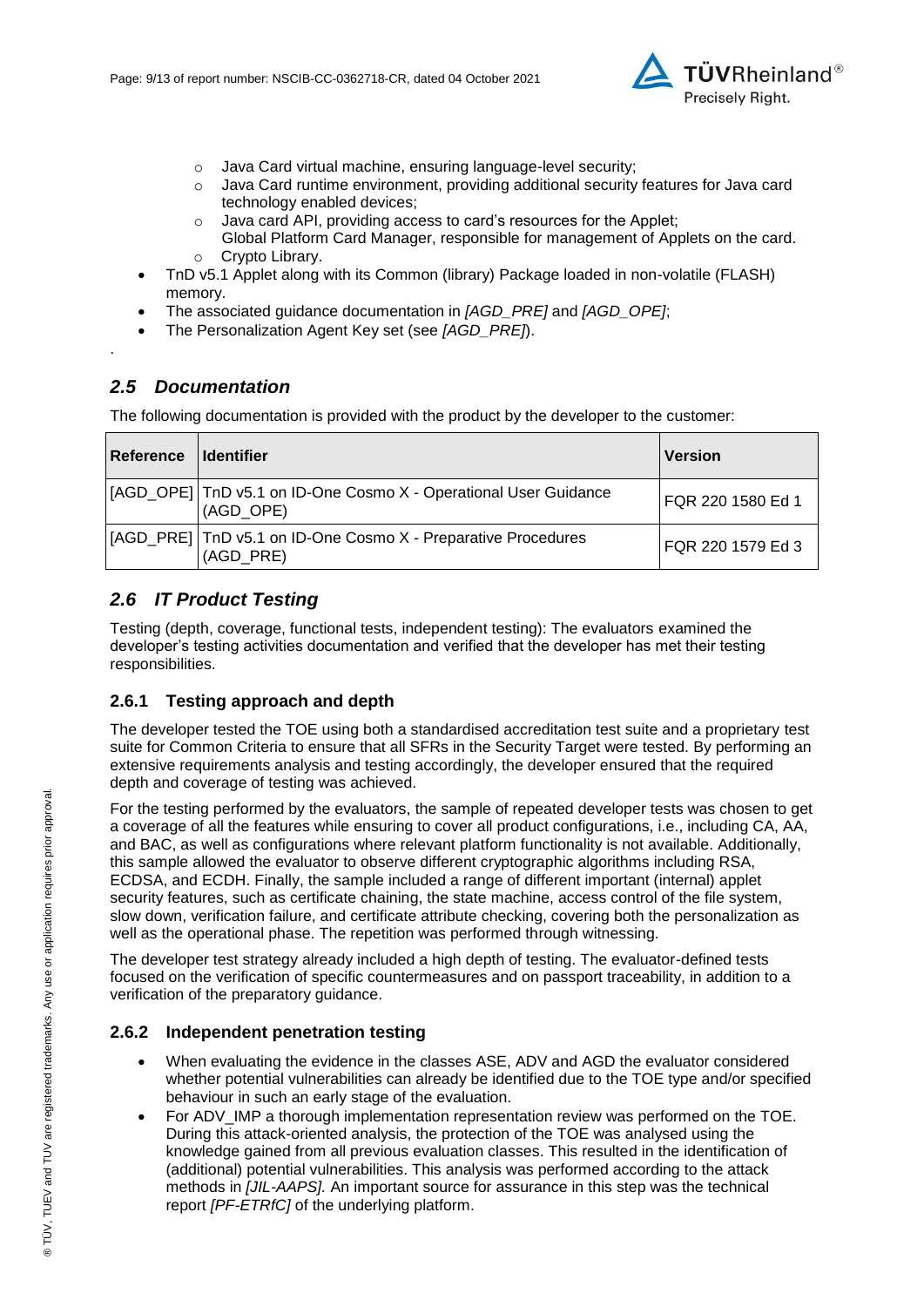

 All potential vulnerabilities were analysed using the knowledge gained from all evaluation classes and information from the public domain. A judgment was made on how to assure that these potential vulnerabilities are not exploitable. The potential vulnerabilities were addressed by penetration testing, a guidance update or in other ways that were deemed appropriate.

For the BAC TOE, no penetration tests were defined. There is no exploitable potential vulnerability that is commensurate with the AVA\_VAN.3 attack potential.

### **2.6.3 Test configuration**

The configuration of the sample used for independent evaluator testing and penetration testing was the same as described in the *[ST]*.

## **2.6.4 Test results**

The testing activities, including configurations, procedures, test cases, expected results and observed results are summarised in the *[ETR]*, with references to the documents containing the full details.

The developer's tests and the independent functional tests produced the expected results, giving assurance that the TOE behaves as specified in its *[ST]* and functional specification.

No exploitable vulnerabilities were found.

The algorithmic security level of cryptographic functionality has not been rated in this certification process, but the current consensus on the algorithmic security level in the open domain, i.e., from the current best cryptanalytic attacks published, has been taken into account.

## *2.7 Reused Evaluation Results*

There has been extensive reuse of the ALC aspects for the sites involved in the development and production of the TOE, by use of 10 Site Technical Audit Reuse reports.

No sites have been visited as part of this evaluation.

## *2.8 Evaluated Configuration*

The TOE is defined uniquely by its name and version number [TnD v5.1 on ID-One Cosmo X \(BAC](#page-0-3)  [Configuration\).](#page-0-3)

## *2.9 Evaluation Results*

The evaluation lab documented their evaluation results in the *[ETR]*, which references an ASE Intermediate Report and other evaluator documents, and Site Technical Audit Report(s) for the site(s) *[STAR]* <sup>2</sup> .

The verdict of each claimed assurance requirement is "**Pass**".

Based on the above evaluation results the evaluation lab concluded the [TnD v5.1 on ID-One Cosmo](#page-0-3)  [X \(BAC Configuration\),](#page-0-3) to be **CC Part 2 extended, CC Part 3 conformant**, and to meet the requirements of **EA[L4](#page-4-0) augmented with ALC\_DVS.2, ADV\_FSP.5, ADV\_INT.2, ADV\_TDS.4, ALC\_CMS.5, ALC\_TAT.2 and ATE\_DPT.3**. This implies that the product satisfies the security requirements specified in Security Target *[ST]*.

The Security Target claims 'strict' conformance to the Protection Profile *[PP0055]*.

## *2.10 Comments/Recommendations*

The user guidance as outlined in section [2.5](#page-8-0) ["Documentation"](#page-8-0) contains necessary information about the usage of the TOE.

In addition, all aspects of assumptions, threats and policies as outlined in the Security Target not covered by the TOE itself must be fulfilled by the operational environment of the TOE.

l

<sup>2</sup> The Site Technical Audit Report contains information necessary to an evaluation lab and certification body for the reuse of the site audit report in a TOE evaluation.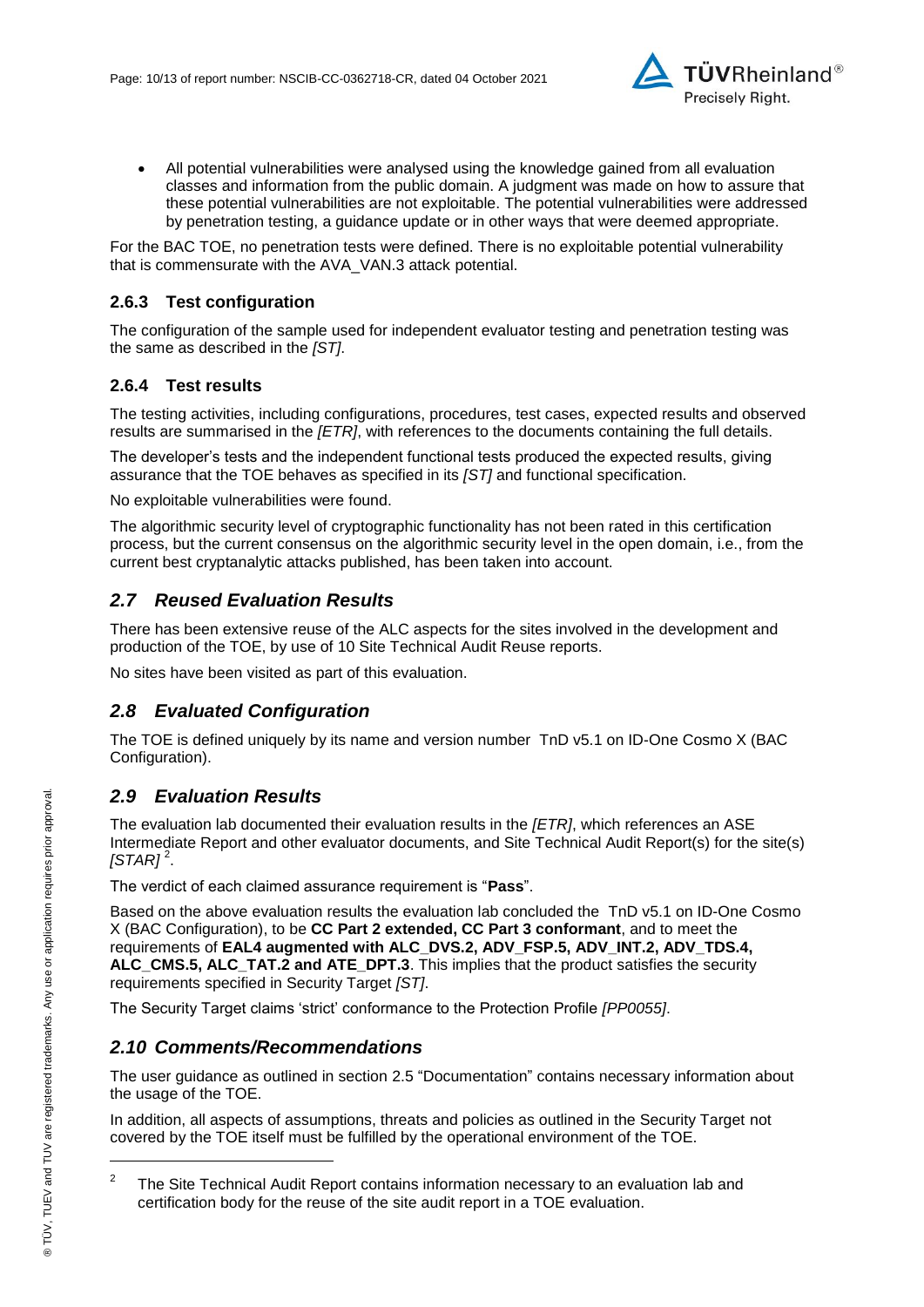

The customer or user of the product shall consider the results of the certification within his system risk management process. For the evolution of attack methods and techniques to be covered, the customer should define the period of time until a re-assessment for the TOE is required and thus requested from the sponsor of the certificate.

The strength of the cryptographic algorithms and protocols was not rated in the course of this evaluation. This specifically applies to the following proprietary or non-standard algorithms, protocols and implementations: none.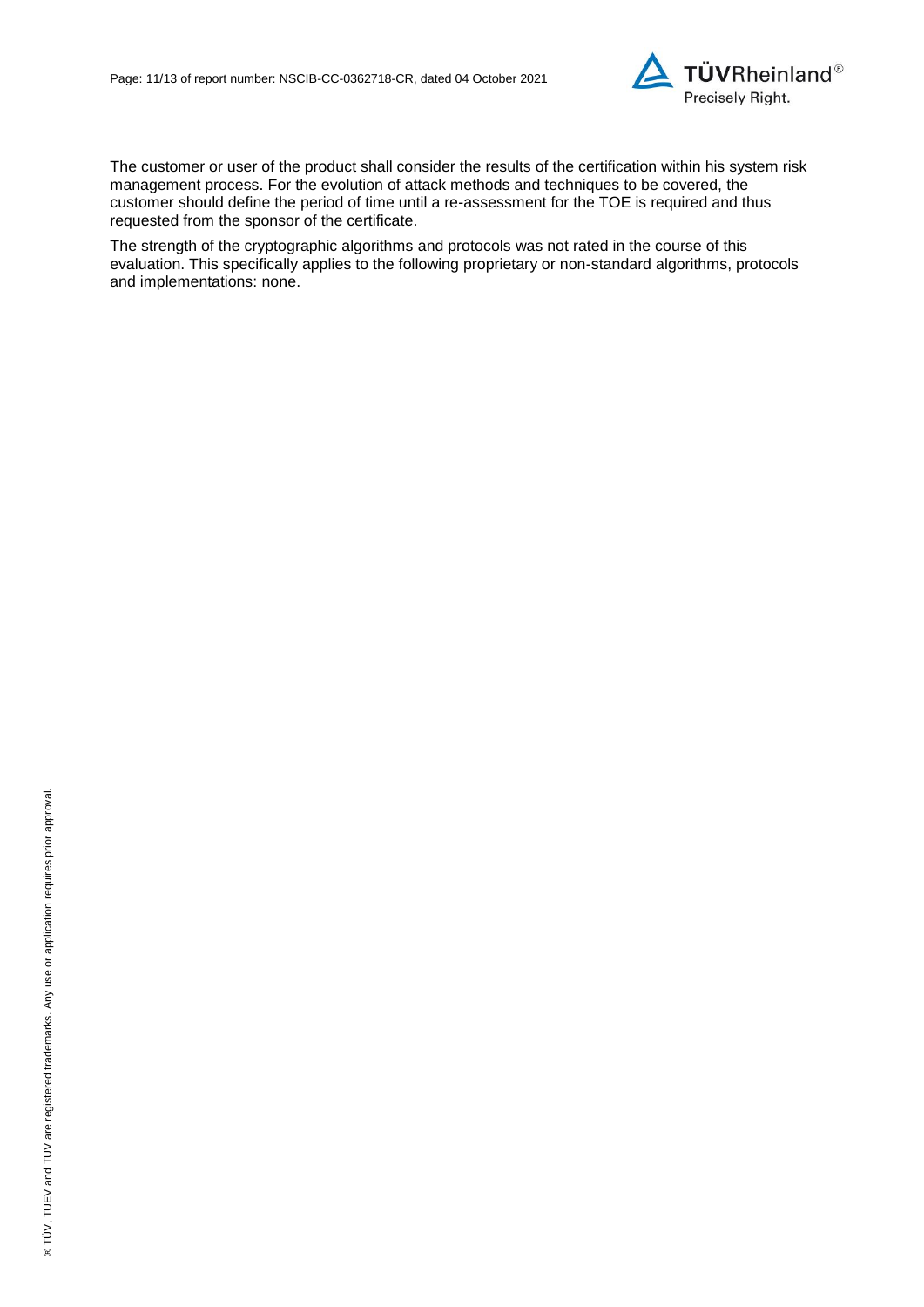

# **3 Security Target**

The [Security Target TnD v5.1 on ID-One Cosmo X \(BAC Configuration\), FQR 550 0159, Ed 4, 11](#page-12-0)  [August 2021](#page-12-0) *[ST]* is included here by reference.

Please note that, to satisfy the need for publication, a public version *[ST-lite]* has been created and verified according to *[ST-SAN]*.

## **4 Definitions**

This list of acronyms and definitions contains elements that are not already defined by the CC or CEM:

| AA           | <b>Active Authentication</b>                                    |
|--------------|-----------------------------------------------------------------|
| <b>BAC</b>   | <b>Basic Access Control</b>                                     |
| СA           | <b>Chip Authentication</b>                                      |
| <b>CAM</b>   | <b>Chip Authentication Mapping</b>                              |
| CAN          | <b>Card Access Number</b>                                       |
| DBI          | <b>Digital Blurring of Images</b>                               |
| EAC          | <b>Extended Access Control</b>                                  |
| <b>ECDH</b>  | Elliptic Curve Diffie-Hellman algorithm                         |
| <b>ECDSA</b> | Elliptic Curve Digital Signature Algorithm                      |
| eMRTD        | electronic MRTD                                                 |
| GM           | <b>Generic Mapping</b>                                          |
| IC           | <b>Integrated Circuit</b>                                       |
| <b>ICAO</b>  | International Civil Aviation Organization                       |
| IM           | Integrated Mapping                                              |
| ΙT           | Information Technology                                          |
| <b>ITSEF</b> | <b>IT Security Evaluation Facility</b>                          |
| JIL          | Joint Interpretation Library                                    |
| <b>LDS</b>   | Logical Data Structure                                          |
| <b>MAC</b>   | <b>Message Authentication Code</b>                              |
| <b>MRTD</b>  | Machine Readable Travel Document                                |
| <b>NSCIB</b> | Netherlands Scheme for Certification in the area of IT security |
| <b>PACE</b>  | Password Authenticated Connection Establishment                 |
| <b>PIN</b>   | <b>Personal Identification Number</b>                           |
| <b>PP</b>    | <b>Protection Profile</b>                                       |
| <b>PUK</b>   | Personal Unblocking Key                                         |
| ТA           | <b>Terminal Authentication</b>                                  |
| <b>TOE</b>   | <b>Target of Evaluation</b>                                     |